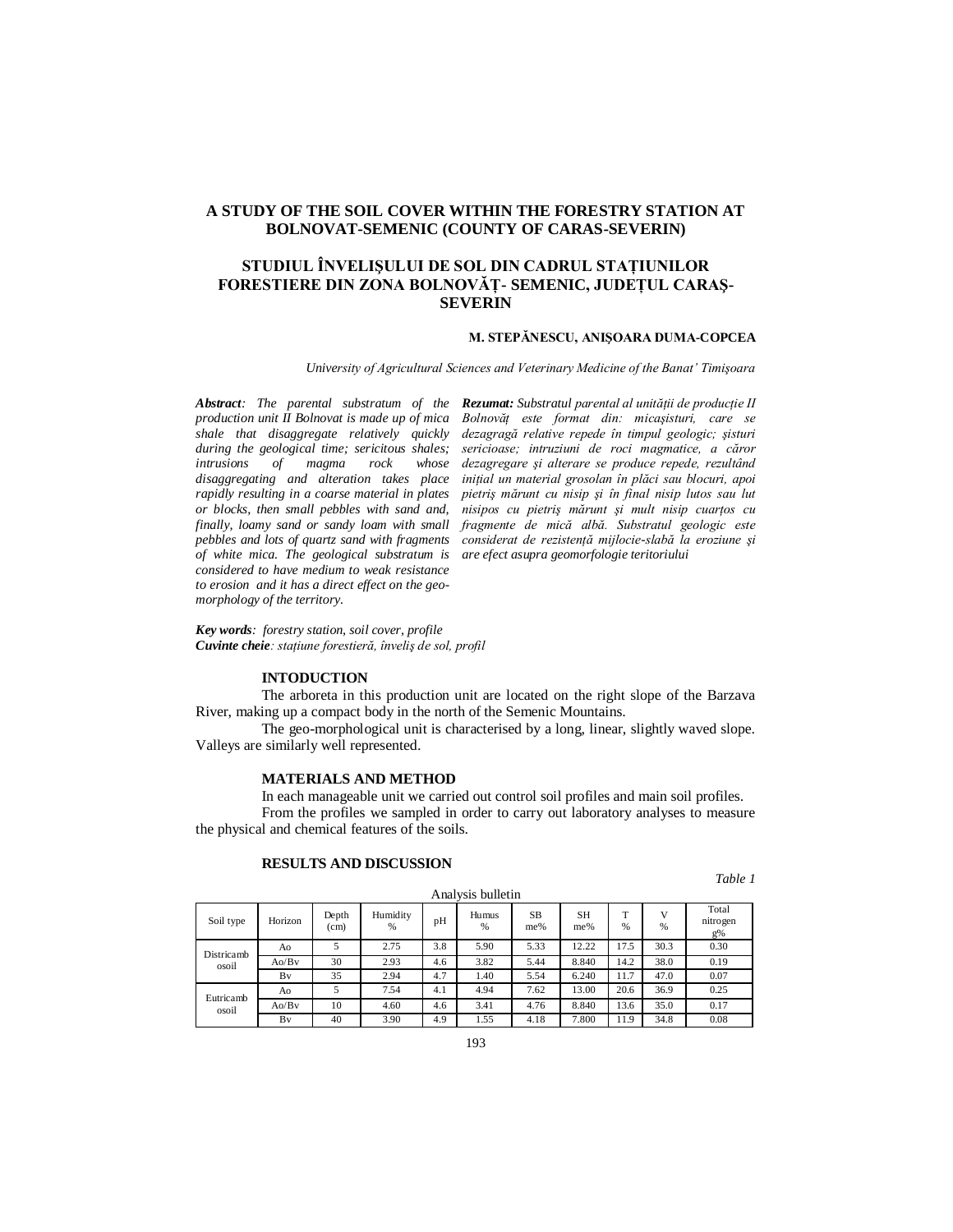



Typical districambosoil covers an area of 145.7 ha and 24 manageable units, being identified on slopes differently inclined and with variable expositions.

The lithological substratum is represented by mica shales and sericitous shales.

The humid and cool climate and the presence of evergreens have favoured soil acidification.

In these conditions, micro organism activity is lower, the changing of organic debris is slower, and newly formed organic acids undergo a process of mineralization as intense as in eutricambosoils.

| Types of stations per assessment categories |         |                                                           |        |               |                       |        |     |  |
|---------------------------------------------|---------|-----------------------------------------------------------|--------|---------------|-----------------------|--------|-----|--|
| N <sub>o</sub>                              |         | Type of station                                           | Area   |               | Assessment categories |        |     |  |
|                                             | Code    | Diagnose                                                  | ha     | $\frac{0}{0}$ | High                  | Medium | Low |  |
| 1.                                          | 4.3.3.1 | Beech mountain pre-mountain<br>Bi                         | 5.6    | 1             |                       |        | 5.6 |  |
| 2.                                          | 4.4.2.0 | Beech mountain pre-mountain<br>Bm, with Asperula-Dentaria | 537.5  | 49            |                       | 537.5  |     |  |
| 3.                                          | 4.4.3.0 | Beech mountain pre-mountain<br>Bs, with Asperula-Dentaria | 549.4  | 50            | 549.4                 |        |     |  |
| $\overline{4}$ .                            | 4.5.3.0 | Beech mountain pre-mountain<br>Вm                         | 0.4    |               |                       | 0.4    |     |  |
| Total                                       |         | ha                                                        | 1092.9 | 100           | 549.4                 | 537.0  | 5.6 |  |
|                                             |         | $\%$                                                      | 100    |               | 50                    | 49     |     |  |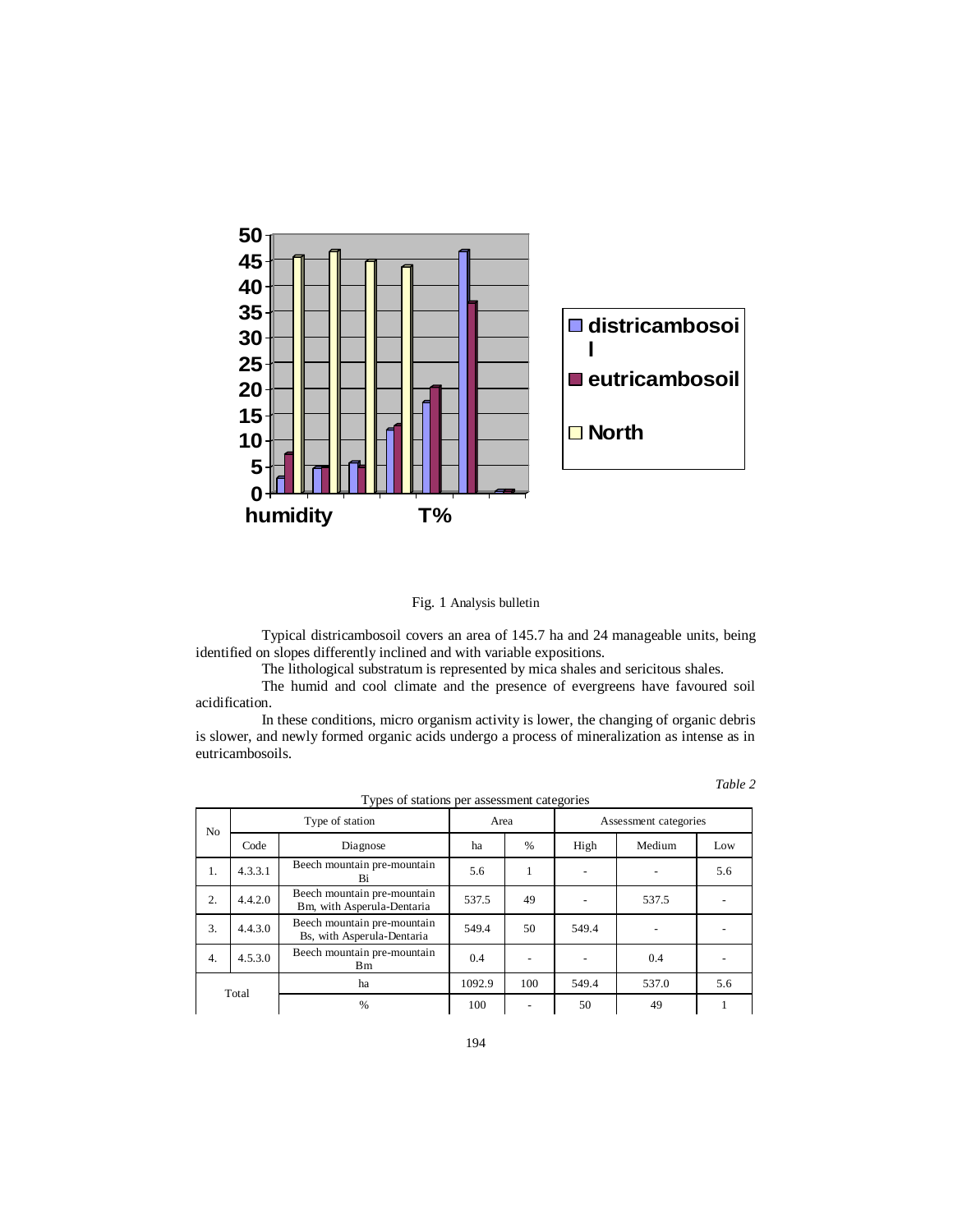

Fig.2 Types of stations per assessment categories

Typical eutricambosoil covers an area of 608.9 ha and 79 manageable units, while the pseudo-rendzinic sub-type covers an area of 332.3 ha and 37 manageable units.

Humus values are high since it is a raw humus of low quality.

Depending on productivity, arboreta can be grouped into:

| - high productivity arboreta $-$                     | 556.9 ha $-$ 50%:  |
|------------------------------------------------------|--------------------|
| - medium productivity arboreta $-527.4$ ha $-49\%$ ; |                    |
| - low productivity arboreta -                        | 5.6 ha $-$ 1%:     |
| Total                                                | 1089.9 ha $-100\%$ |

Arboreta productivity is well correlated with station assessment, which is 50% superior, 49% medium, and 1% low.

It is worth noting the difference of 3.0 ha between the total area of the station types and arboreta area, due to the existence of deserted lands that are to be reforested.

## **CONCLUSIONS**

As far as the altitudinal distribution is concerned, forest vegetation can be found at a single phyto-climate level: mountain – pre-mountain beech level (FM1+FD4).

The production unit territory is characterised by a moderate continental climate with Mediterranean influences, with influences of general NE exposition, favourable to the optimal development of the forest vegetation in the high hill and sub-mountain areas (FA; BR; MO; PAM; FR).

Within the studied production unit, there is a rich network of waters whose main collector is the Bârzava river.

The main tributaries of the Bârzava river on the territory of the Bolnovat production unit II are the rivulets Bolnovat, Crumpi, Lula, Dignasu, Depatatu and Ogasu Bailor Mari.

The water flow is balanced and has a permanent character.

Forest vegetation influences positively the hydrological network by preventing soil erosion and, implicitly, the clogging of the rivulets (it favours water trickling through the soil).

The geo-morphological unit is characterised by a long, linear, slightly waved slope. Valleys are similarly well represented.